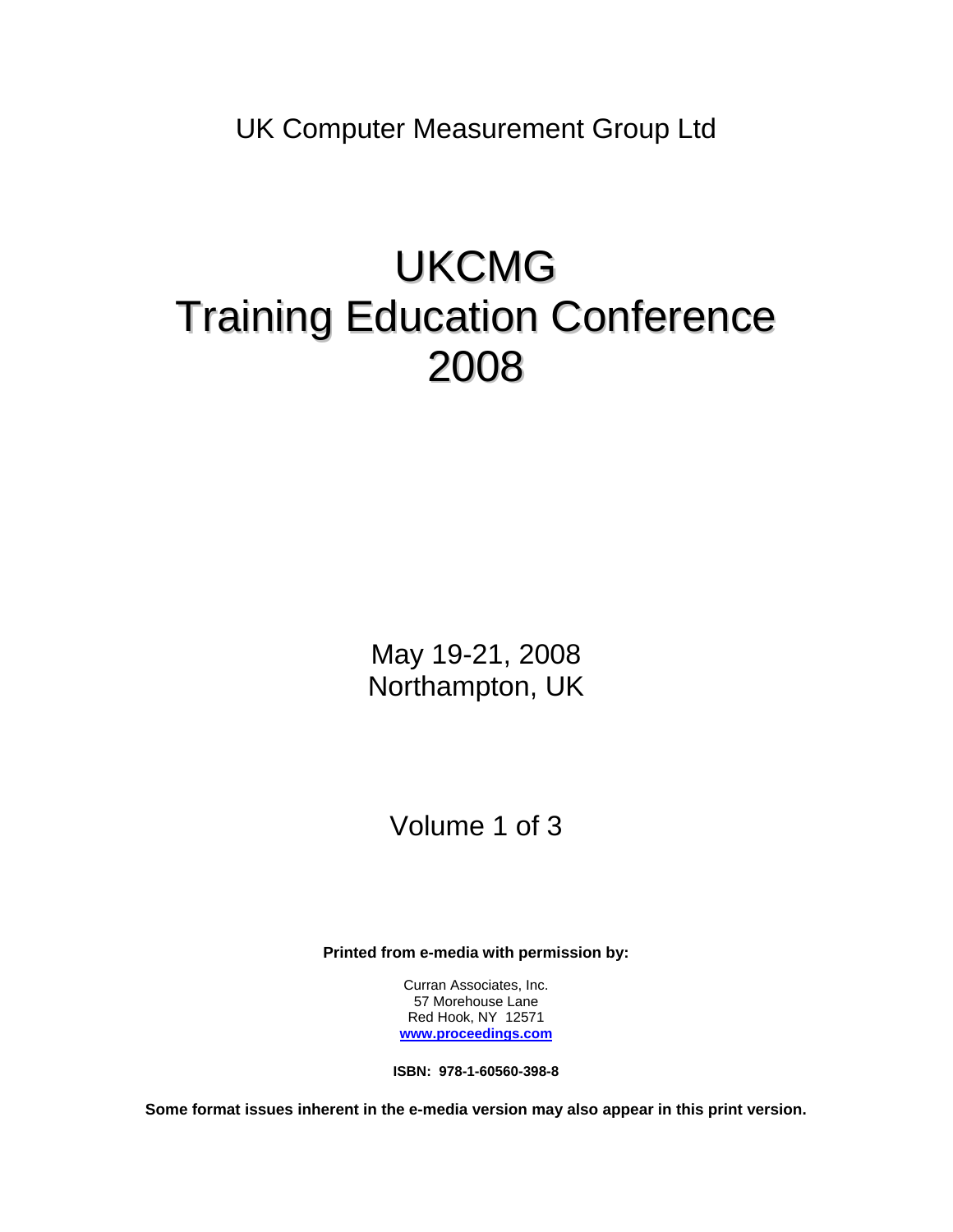Copyright (2008) by the UK Computer Measurement Group.

All rights reserved.

For permission requests, please contact the UK Computer Measurement Group at the address below.

Suite A1 Kebbell House Carpenders Park Watford, Herts WD19 5BE

Phone: +44 (0) 20 8421 5330 Fax: +44 (0) 20 8421 5457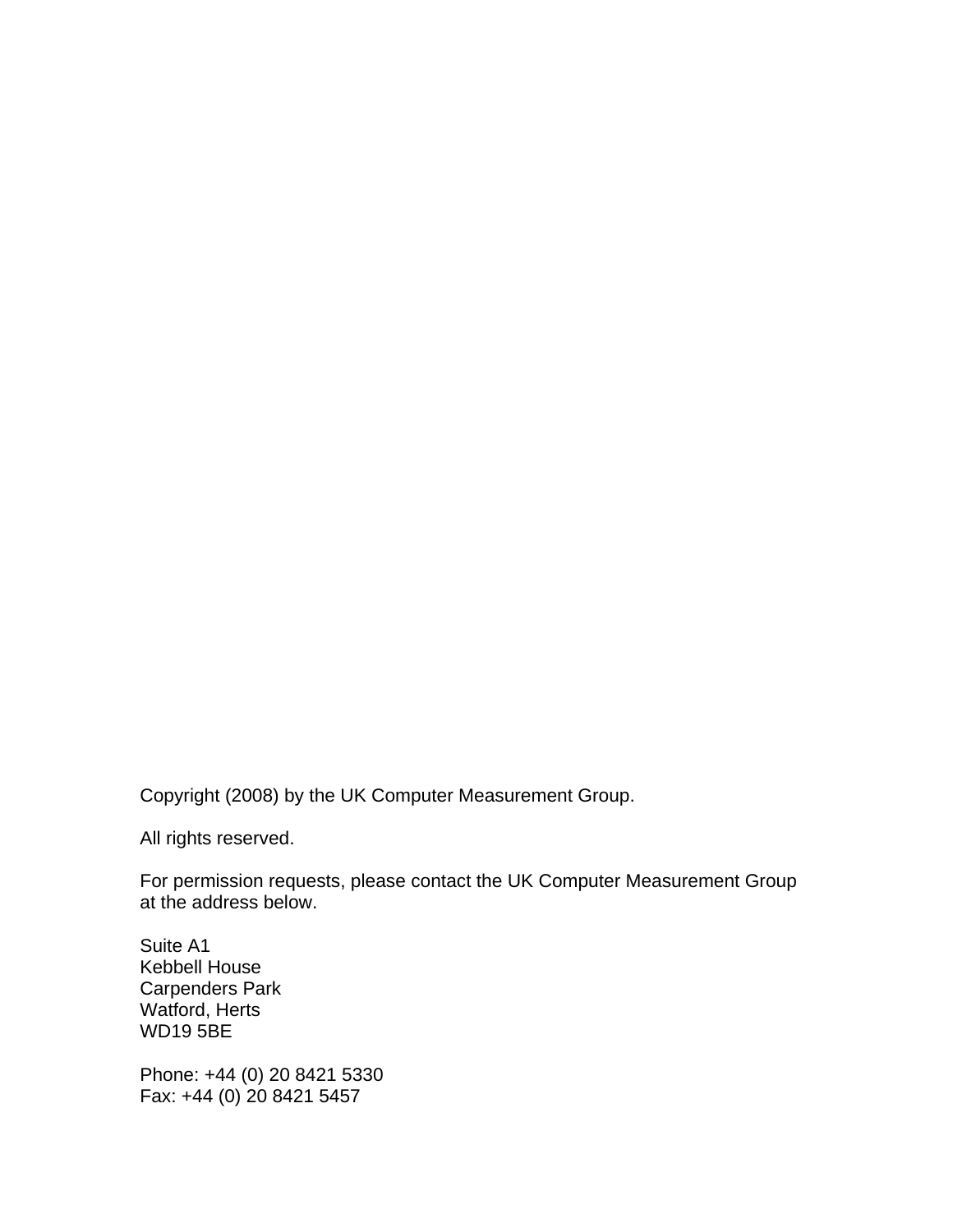UK Computer Measurement Group Ltd

UKCMG Training Education Conference 2008

## **TABLE OF CONTENTS**

#### **VOLUME 1**

| <b>Martin Packer</b>                                                                                      |  |
|-----------------------------------------------------------------------------------------------------------|--|
| Martin Packer                                                                                             |  |
| lan Thain                                                                                                 |  |
| <b>Frank Puranik</b>                                                                                      |  |
| Theo Adis                                                                                                 |  |
| Des Atkinson                                                                                              |  |
| End-to-End Capacity Management in a Consolidated and Virtualised Environment  317<br>Ed Maurer, Theo Adis |  |
| Gary Wilson                                                                                               |  |
| Dr Connie Smith                                                                                           |  |
| Application Response Measurement (ARM) from Development to Test to<br>John Yennie                         |  |
| <b>Chris Molloy</b>                                                                                       |  |
| <b>Harry Sheldrake</b>                                                                                    |  |
| Who Measures the Measurers? KPIs and QoS for the Capacity Management<br>Adam Grummitt                     |  |
| Per Bauer                                                                                                 |  |
| <b>Richard Stinton</b>                                                                                    |  |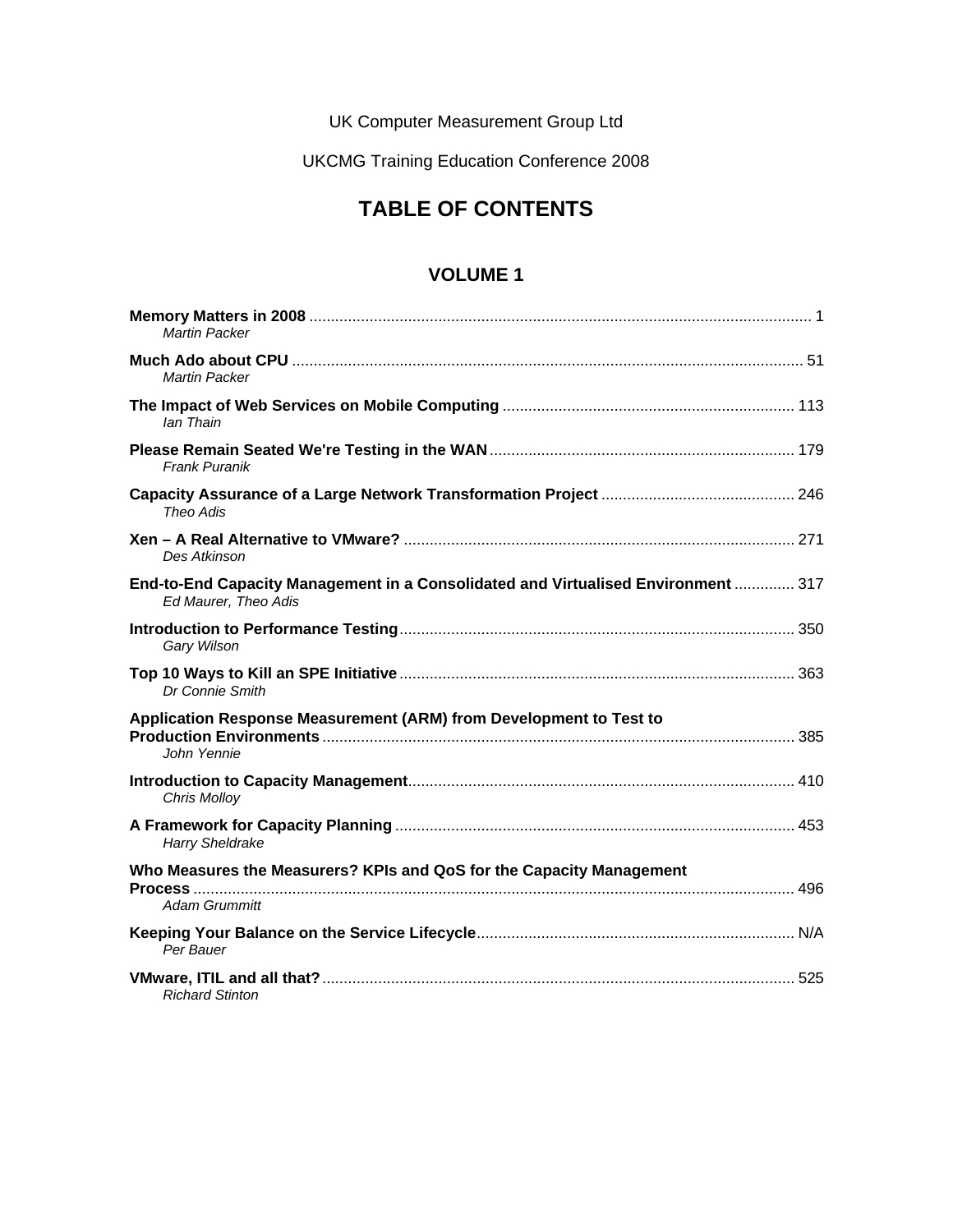### **VOLUME 2**

| US Best Paper Winner: Death to Dashboards: Alarming, Performance<br>Management Based on Variance, System Prioritization and Other Thoughts on |  |
|-----------------------------------------------------------------------------------------------------------------------------------------------|--|
| Peg MacMahon                                                                                                                                  |  |
| Dave Claridge                                                                                                                                 |  |
| <b>Chris Molloy</b>                                                                                                                           |  |
| Mark Feven                                                                                                                                    |  |
| <b>Richard S Ralston</b>                                                                                                                      |  |
| <b>Richard Stinton</b>                                                                                                                        |  |
| <b>Adrian Cockroft</b>                                                                                                                        |  |
| Neil McMenemy                                                                                                                                 |  |
| Megh Thakkar                                                                                                                                  |  |
| Alan Ackers                                                                                                                                   |  |
| "Pushing the Envelope" - Best Practices for Performance-Driven Software                                                                       |  |
| Michael Lundblad                                                                                                                              |  |
| Adrian Johnson                                                                                                                                |  |
| Michael Salsburg                                                                                                                              |  |
| Innovating for Green IT - Saving Costs Locally, Natural Resources Globally 1036<br>Amy Spellmann                                              |  |
| <b>Bob Torz</b>                                                                                                                               |  |
| <b>VOLUME 3</b>                                                                                                                               |  |
| <b>Andy Bolton</b>                                                                                                                            |  |
| Malcolm Gunn                                                                                                                                  |  |
|                                                                                                                                               |  |

| Stephen Guendert |  |
|------------------|--|

*John McDermott*